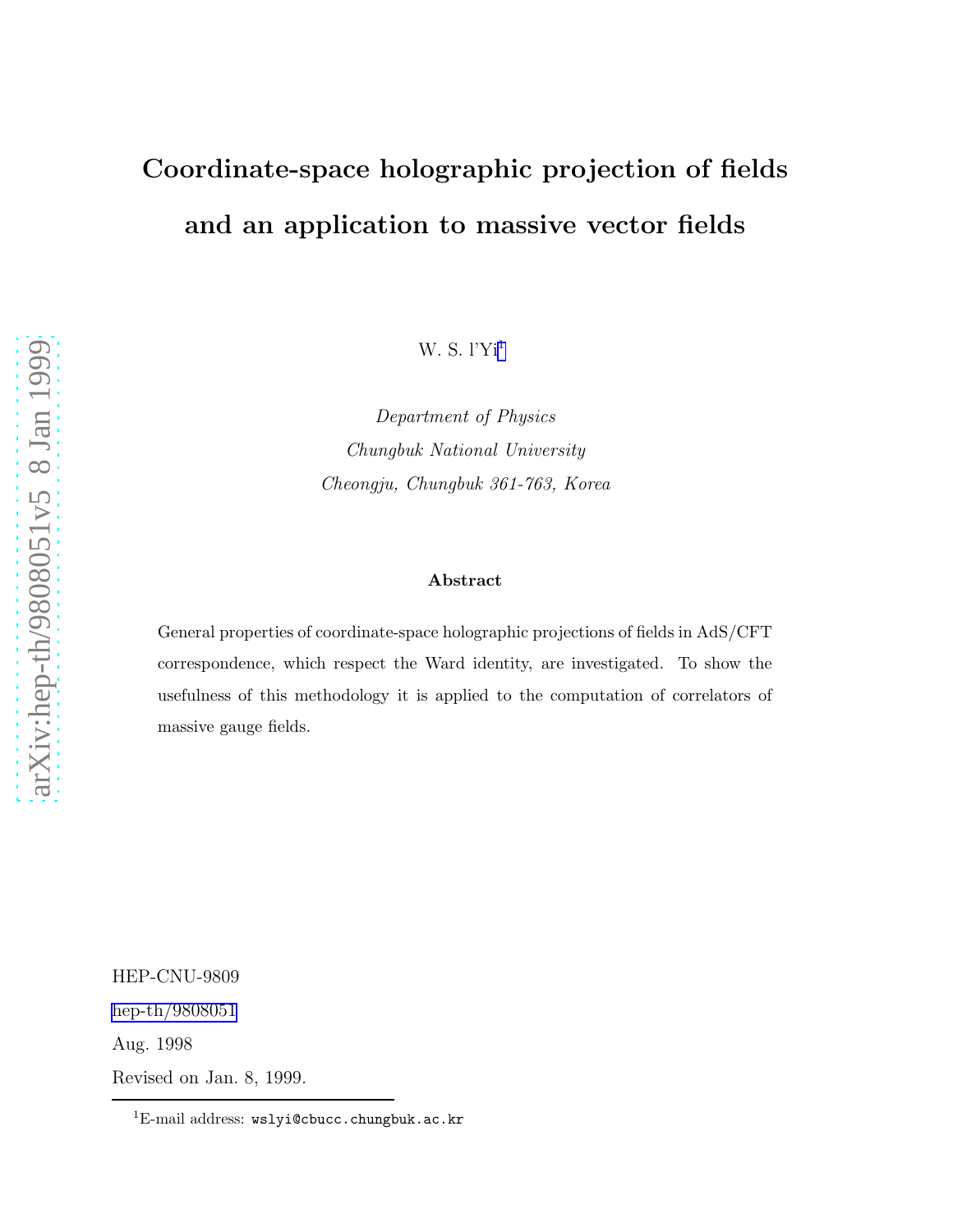#### 1 Introduction

The fascinating proposal of Maldacena<sup>[\[1\]](#page-10-0)</sup> that large N limit of a certain conformal field theory (CFT) in a d-dimensional space can be considered as a boundary theory of  $d+1$ dimensional anti-de Sitter space (AdS) with a compact extra space opened a novel way of understanding various facets of supersymmetric gauge theories. The baryonic vertex, that is the finite energy configurations with  $N$  external quarks, was shown to exist in this context[[2\]](#page-11-0). Furthermore it was exected that the quark-confining potential of QCD could be investigated in this way[[3\]](#page-11-0). This AdS/CFT correspondence was also used to the topic of black hole entropy[\[4](#page-11-0)].

The underlining principle behind this AdS/CFT correspondence was surveyed by Gubser et al. [\[5](#page-11-0)] and Witten [\[6](#page-11-0)]. The new insight was that the symmetry group  $SO(2, d)$ which acts on  $AdS_{d+1}$  acts conformally in the boundary of  $AdS_{d+1}$  which is in fact the Minkowski space. The holographic properties of the Maldacena's proposal were investigated, and various correlation functions of conformal fields were obtained. The calculations produced the correct conformal dimensions. Motivated by this many authors walked along the path of that understanding[[7, 8, 9](#page-11-0), [10\]](#page-11-0). Since gauge fields can obtain masses from the excitation of the extra compact manifold of the AdS/CFT correspondence it is quite natural to investigate the holographic projection of massive vector fields. In fact Mück and Viswanathan challenged this problem $[10]$  $[10]$  $[10]$  with deep understanding.

But to get the correlators which preserve the Ward identity one usually works on the momentum-space with given specific solutions of classical equations of motion. It is sometimes quite cumbersome and makes it difficult to get insights on what is going on in the coordinate-space. One of the purpose of this paper is to examine the holographic projections of general fields in AdS/CFT correspondence in the coordinate-space. To preserve the necessary Ward identity we are careful to approach the boundary of AdS uniformly for all fields. This result is applied to massive vector fields in a different way than[[10](#page-11-0)]. The final result of cause agrees with the known one.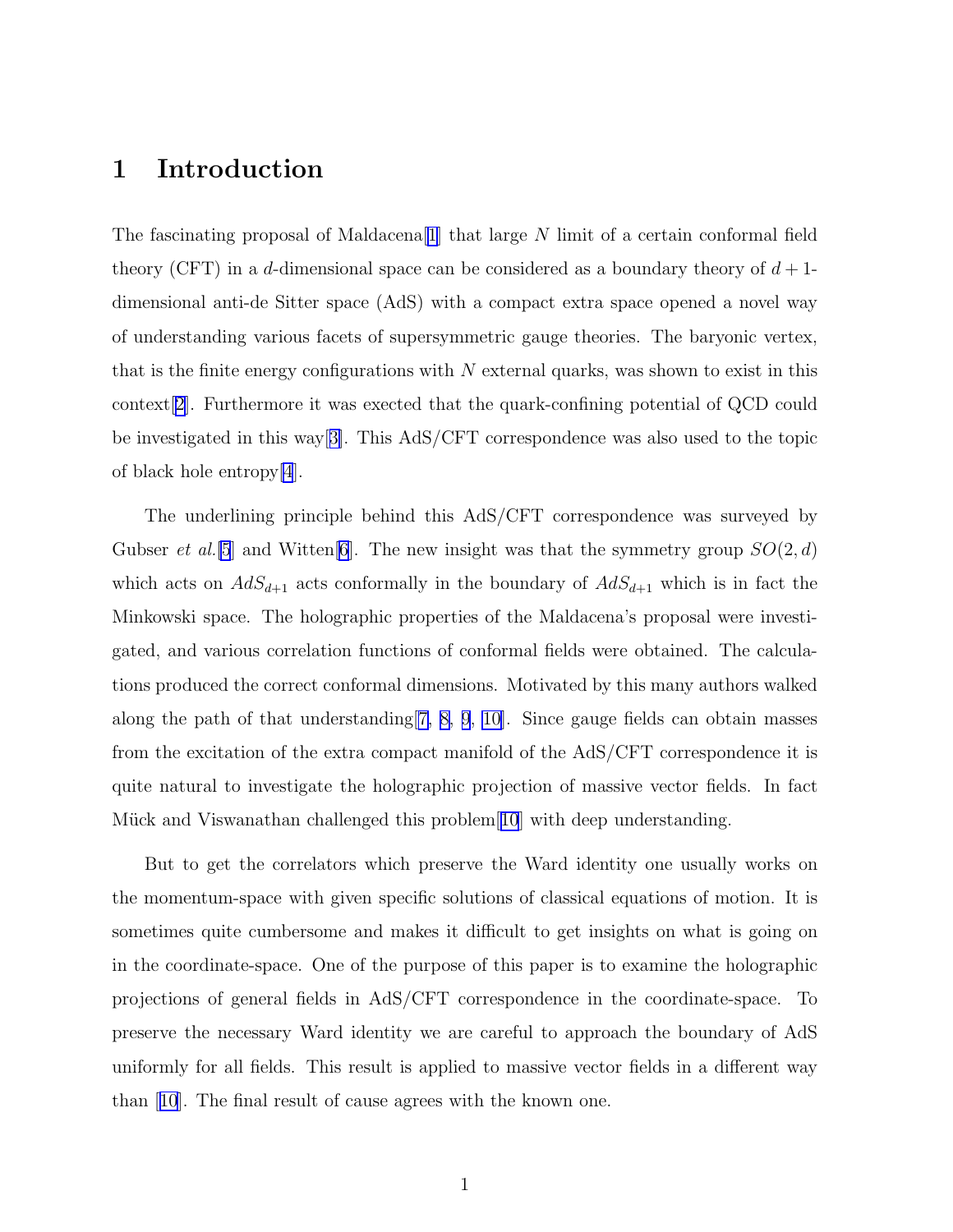<span id="page-2-0"></span>The next section is devoted to investigate the general properties of coordinate-space holographic projection of fields. The final section is an application.

### 2 Holographic projections of fields in coordinate-space

To depict the essencial point behind current paper more clearly, we briefly introduce the idea of the holographic projection of Witten[[6\]](#page-11-0). It is known that the boundary of  $AdS_{d+1}$  is the compactified version of Minkowski space  $\mathcal{M}^*_{d}$ . For simplicity we assume the Euclidean field theory. There are many equivalent choices of the metrices of  $AdS_{d+1}$ . In this paper we represent  $AdS_{d+1}$  as the Lobachevsky space  $\mathbf{R}^{1+d}_+ = \{(x_0, \mathbf{x}) \in \mathbf{R}^{1+d} \mid x_0 > 0\}$  with the metric

$$
ds^2 = \frac{1}{x_0^2} dx^\mu dx^\mu.
$$
 (1)

In this representation distances between points in the  $x_0 \to \infty$  region vanish. This means that the boundary of  $AdS_{d+1}$  is in fact  $S^d$ , the d–dimensional sphere. On the other hand the metric (1) diverges as  $x_0 \to 0$ , which also means that every point in the holographically projected space  $\mathcal{M}_d^*$  is infinitely seperated. To resolve this infinite scale problem one needs a rescaling function  $\mu(x_0)$  which necessarily diverges as  $x_0 \to 0$ . Using this, distances  $\ell_{AdS}$ in  $AdS_{d+1}$  can be holographically projected to

$$
\ell_{\mathcal{M}^*} = \lim_{x_0 \to 0} \frac{\ell_{AdS}}{\mu},\tag{2}
$$

giving finite results. But this rescaling function  $\mu(x_0)$  is not unique. When one rescale the rescaling function

$$
\mu(x_0) \to e^{-\sigma(x_0)} \mu(x_0), \tag{3}
$$

the scale in  $\mathcal{M}_d^*$  changes as

$$
\ell_{\mathcal{M}^*} \to e^{\sigma} \ell_{\mathcal{M}^*},\tag{4}
$$

showing that  $\mathcal{M}^*_d$  has possibly some conformal structure.

Now consider a dynamical field  $\phi$ . Asymptotically this field either vanishes or diverges on the boundary. In usual field theory the divergent component is discarted. But in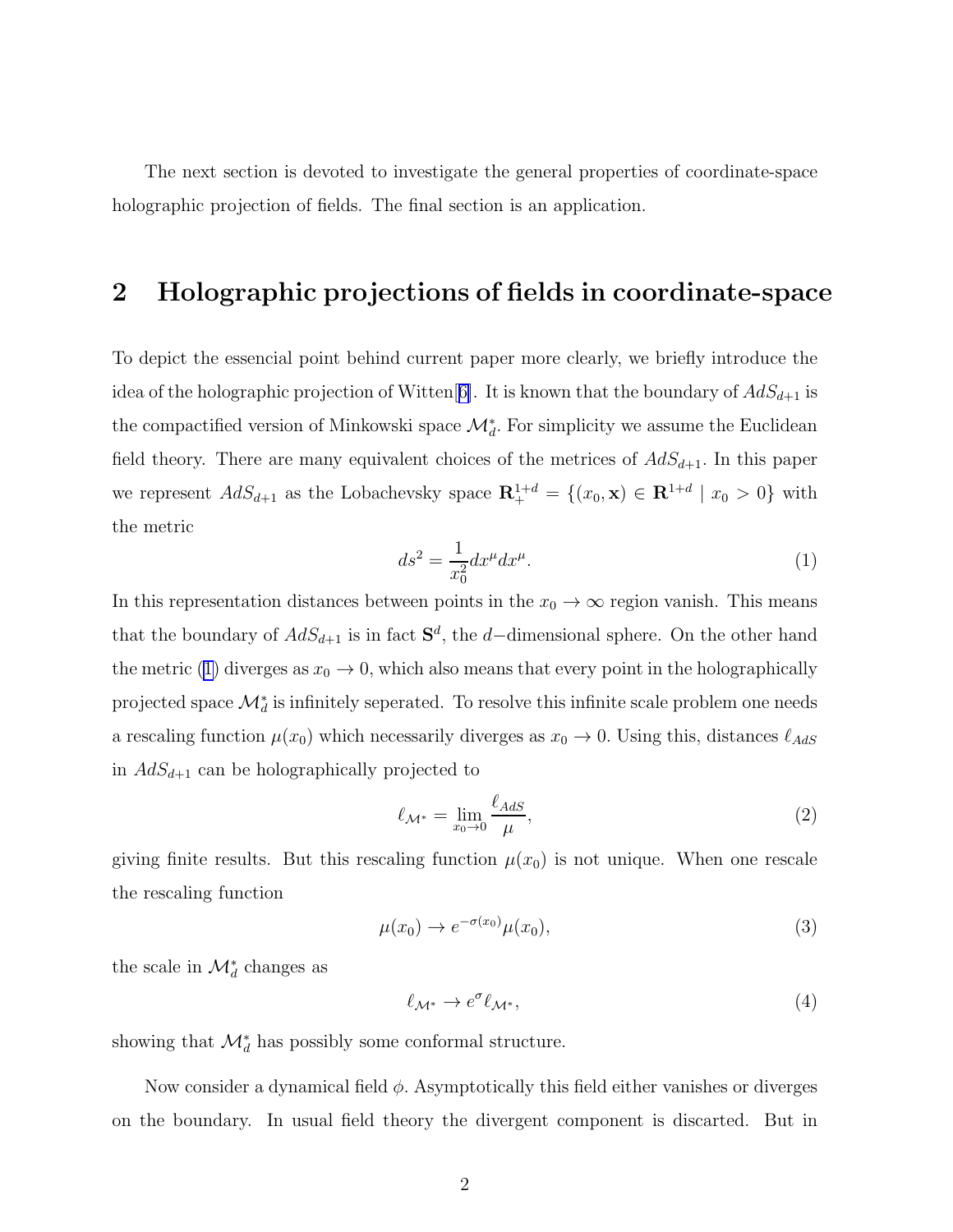<span id="page-3-0"></span>AdS/CFT correspondence one may rescale the divergent component  $\phi_{AdS}$  with a proper  $\lambda$  by

$$
\phi_{\mathcal{M}^*} = \lim_{x_0 \to 0} \frac{\phi_{AdS}}{\mu^{\lambda}}.
$$
\n(5)

Underthe change ([3\)](#page-2-0) of rescaling function the field  $\phi_{\mathcal{M}^*}$  transforms as

$$
\phi_{\mathcal{M}^*} \to e^{\lambda \sigma} \phi_{\mathcal{M}^*}.\tag{6}
$$

This shows that  $\phi_{\mathcal{M}^*}$  is a conformal density of the length dimension  $\lambda$ .

But in practice one should be careful to approach fields  $\phi(x_0, \mathbf{x})$  and  $\partial_0 \phi(x_0, \mathbf{x})$  to the  $x_0 \to 0$  boundary at the same rate. If it is not true, the Ward identity will be destroyed[\[7](#page-11-0)]. For this one first approach the  $x_0 \to \epsilon$  boundary instead of the real one. After the computation of physical quantities in this  $\epsilon$ -boundary, the  $\epsilon \to 0$  limit is taken to get the desired results. This process is usually done in the momentum-space, and it is quite cumbersome. We consider this process in the coordinate space which would be more intuitive and practical.

Consider an action which is a functional of both  $\phi(x_0, \mathbf{x})$  and  $\partial_\mu \phi(x_0, \mathbf{x})$ . As long as there is no possibility of confusion we suppress the subscripts such as  $AdS$  and  $\mathcal{M}^*$ . For the holographic projection of fields we need to consider  $\phi(x_0, \mathbf{x})$  and  $\partial_0 \phi(x_0, \mathbf{x})$ . First we define  $\epsilon$ -boundary field  $\phi_{\epsilon}(\mathbf{x})$  by

$$
\phi_{\epsilon}(\mathbf{x}) = \phi(\epsilon, \mathbf{x}).\tag{7}
$$

Then this boundary field is related to the bulk field  $\phi(x_0, \mathbf{x})$  in the following way

$$
\phi(x_0, \mathbf{x}) = \int d^d x' \; G_{\epsilon}(x_0, \mathbf{x} - \mathbf{x}') \phi_{\epsilon}(\mathbf{x}'). \tag{8}
$$

Here the boundary-to-bulk Green's function  $G_{\epsilon}(x_0, \mathbf{x} - \mathbf{x}')$  has following property

$$
\lim_{x_0 \to \epsilon} G_{\epsilon}(x_0, \mathbf{x} - \mathbf{x}') = \delta^{(d)}(\mathbf{x} - \mathbf{x}'). \tag{9}
$$

Since this  $\epsilon$ -limit procedure is independent of x, we supress it for notational convenience. It makes us not to worry about the integration with respect to x.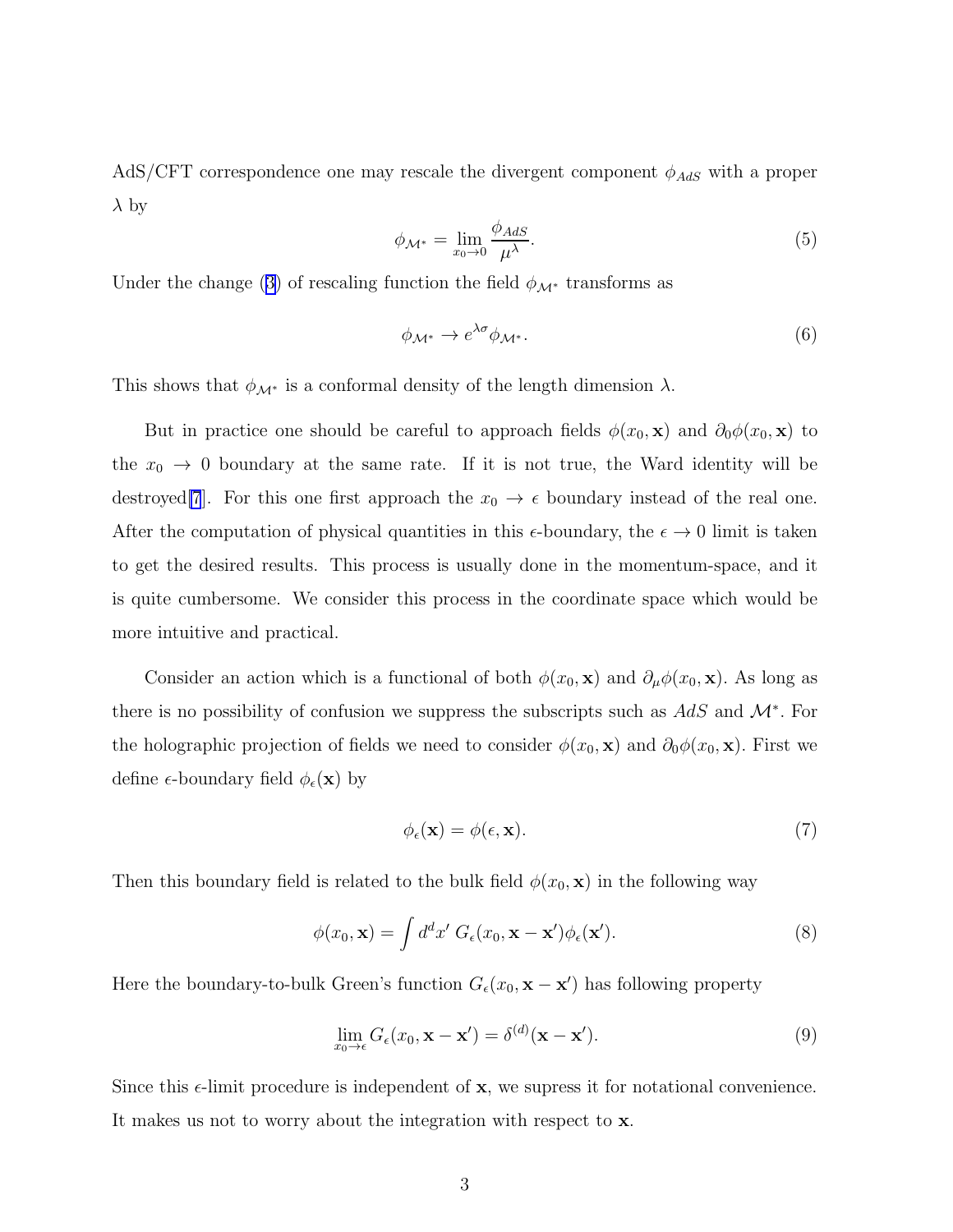Differentiating $(8)$  $(8)$  with respect to  $x_0$  and using the above mentioned convention we have

$$
\partial_0 \phi(x_0) = \partial_0 G_{\epsilon}(x_0) \phi_{\epsilon}.\tag{10}
$$

Now suppose that  $\phi(x_0)$  diverges as  $x_0^{-\lambda}$  as  $x_0 \to 0$ . In this case the holographically projected field  $\phi_h(\epsilon)$  to the  $\epsilon$ -boundary is defined by

$$
\phi_h(\epsilon) = \epsilon^{\lambda} \phi(\epsilon) = \phi_h(0) + \mathcal{O}(\epsilon), \tag{11}
$$

where  $\mathcal{O}(\epsilon)$  is a function of  $\epsilon$  which vanishes as  $\epsilon \to 0$ . For this field we have

$$
G_{\epsilon}(x_0)\phi_h(\epsilon) = \left(\frac{\epsilon}{x_0}\right)^{\lambda}\phi_h(x_0).
$$
\n(12)

Plugging this into (10) we are able to write  $\partial_0 \phi(x_0)$  at the  $\epsilon$ -boundary in terms of the  $\epsilon$ -boundary field  $\phi_{\epsilon}$  in the following way

$$
\partial_0 \phi(x_0)|_{x_0=\epsilon} = \left(\frac{\partial_\epsilon \phi_h(\epsilon)}{\phi_h(\epsilon)} - \frac{\lambda}{\epsilon}\right) \phi_\epsilon.
$$
\n(13)

To compare the degree of divergence between two terms in the parenthesis we use (11),

$$
\partial_0 \phi(x_0)|_{x_0=\epsilon} = \left\{ \frac{\partial_\epsilon \mathcal{O}(\epsilon)}{\phi_h(0)} \left( 1 - \frac{\mathcal{O}(\epsilon)}{\phi_h(0)} + \ldots \right) - \frac{\lambda}{\epsilon} \right\} \phi_\epsilon.
$$
 (14)

This shows that the last term, when compared to the others, is a divergent one which is related to the delta-function contact term in the computation of correlators. So we drop it. This process of regularization of the infinity is the coordinate-space version of the one discussed in the appendix of Ref.[[7](#page-11-0)].

The final result of the holographic projection of  $\partial_0 \phi(x_0, \mathbf{x})$  is

$$
\partial_0 \phi(x_0, \mathbf{x})|_{x_0 = \epsilon} \to \epsilon^{-\lambda} \partial_\epsilon \phi_h(\epsilon, \mathbf{x}). \tag{15}
$$

It can be compared to the holographic projection of  $\phi(x_0, \mathbf{x}),$ 

$$
\phi(x_0, \mathbf{x})|_{x_0 = \epsilon} \to \epsilon^{-\lambda} \phi_h(\epsilon, \mathbf{x}). \tag{16}
$$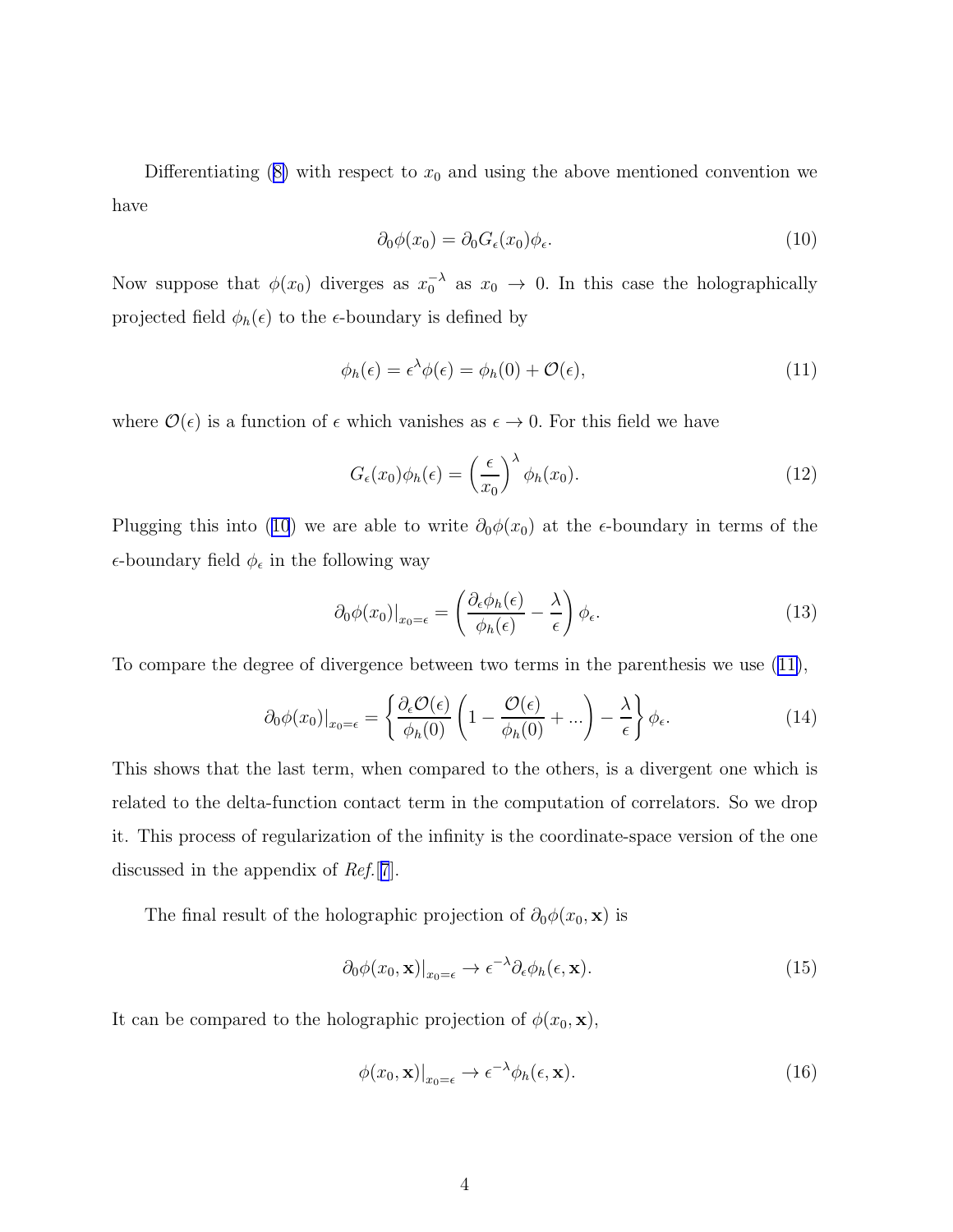<span id="page-5-0"></span>This method of holographic projection of fields in AdS/CFT correspondence is more intuitive and practical than the one which is done in the momentum-space. As an example, the holographic projection of  $\phi(x_0, \mathbf{x})\partial_0\phi(x_0, \mathbf{x})$  can be written as

$$
\phi(x_0, \mathbf{x}) \partial_0 \phi(x_0, \mathbf{x})|_{x_0 = \epsilon} \to \epsilon^{-2\lambda} \partial_{\epsilon} \frac{1}{2} \phi_h(\epsilon, \mathbf{x})^2. \tag{17}
$$

We apply this idea to massive vector fields in the next section.

### 3 Holographic projection of massive gauge fields

According to Maldacena the generating functional  $\langle \exp \int d^dx A_i(\mathbf{x}) J_i(\mathbf{x}) \rangle_{CFT}$  of the correlation functions  $\langle J_{i_1}(\mathbf{x}_1)J_{i_2}(\mathbf{x}_2)\dots J_{i_n}(\mathbf{x}_n)\rangle$  can be constructed from the following proposal

$$
\langle \exp \int d^d x A_i(\mathbf{x}) J_i(\mathbf{x}) \rangle_{CFT} = \mathcal{Z}_{AdS_{d+1}}[\mathcal{A}_{\mu}], \tag{18}
$$

where  $\mathcal{Z}_{AdS_{d+1}}[\mathcal{A}_{\mu}]$  is a supergravity partition function on  $AdS_{d+1}$  computed with the condition that  $\mathcal{A}_{\mu}$  projects to  $A_i$  at the boundary of  $AdS_{d+1}$  which is in fact the compactified d−dimensional Minkowski space. When ones use the classical approximation this partition function can be written as

$$
\mathcal{Z}_{AdS_{d+1}}[\mathcal{A}_{\mu}] \simeq \exp(-I[A_i]),\tag{19}
$$

where  $I[A_i]$  is the projected classical action. We start from this classical approximation to compute the two-point correlation function of the conformal current  $J_i$  for massive vector fields.

The action for the massive gauge field in  $AdS_{d+1}$  space is

$$
I = \int d^{d+1}x \sqrt{g} \left( \frac{1}{4} \mathcal{F}_{\mu\nu} \mathcal{F}^{\mu\nu} + \frac{1}{2} m^2 \mathcal{A}_{\mu} \mathcal{A}^{\mu} \right), \qquad (20)
$$

where  $\mathcal{F}_{\mu\nu} = \partial_{\mu}A_{\nu} - \partial_{\nu}A_{\mu}$  is the usual field strength tensor of a vector field  $\mathcal{A}_{\mu}$ . The Euler-Lagrange equation of motion which is derived from this action is

$$
\nabla^{\mu} \mathcal{F}_{\mu\nu} - m^2 \mathcal{A}_{\nu} = 0. \tag{21}
$$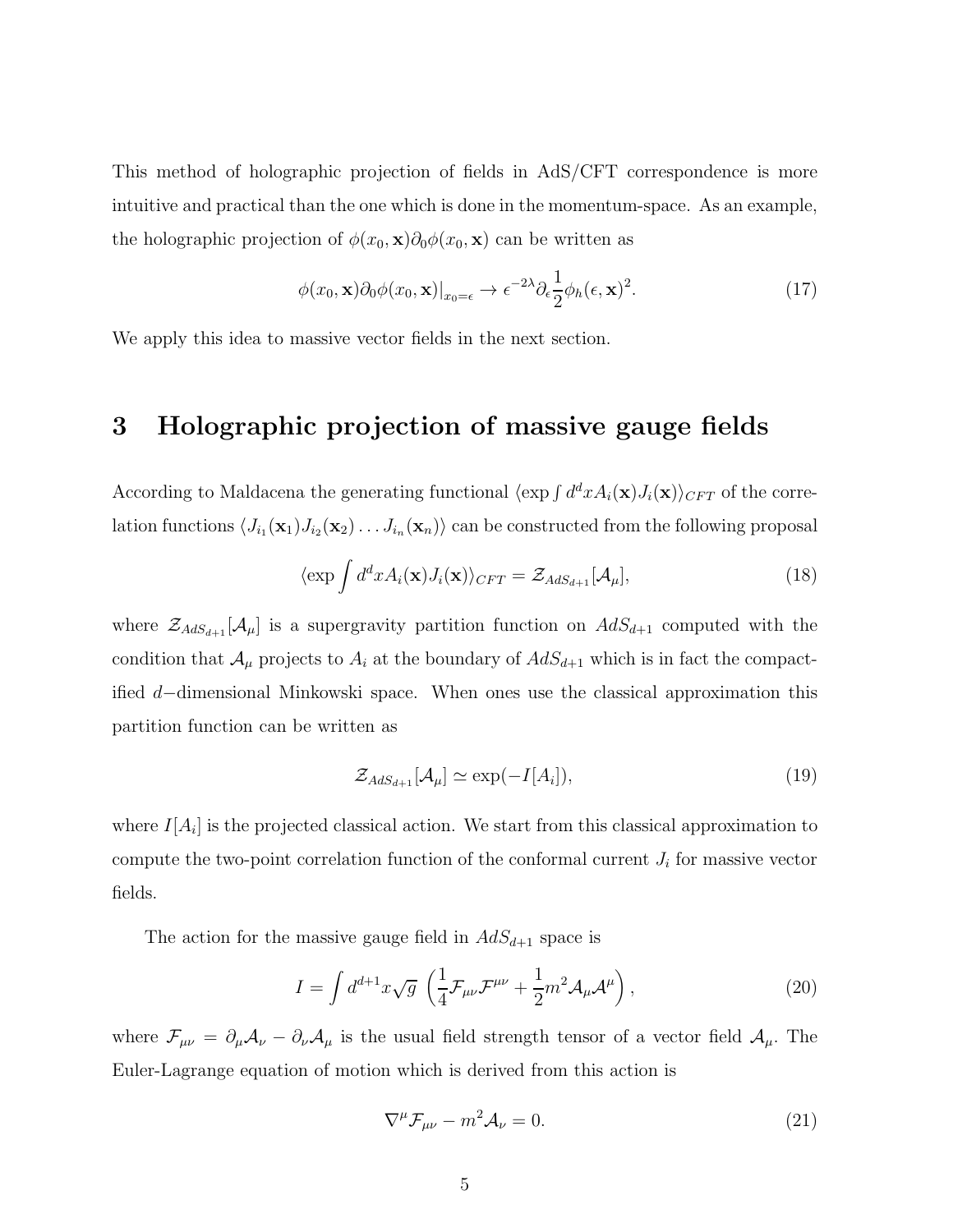<span id="page-6-0"></span>To get the holographic projection of the action we use the classical equation of motion, producing the following action

$$
I = \lim_{\epsilon \to 0} \frac{1}{2} \int_{x_0 = \epsilon} d^d x \sqrt{g} \mathcal{A}_{\mu} \mathcal{F}^{\mu 0}.
$$
 (22)

As it is pointed out by Mück and Viswanathan<sup>[\[10](#page-11-0)]</sup> it is useful to define fields with Lorentz indices by

$$
A_a = e_a^{\mu} \mathcal{A}_{\mu}, \tag{23}
$$

where  $e_a^{\mu} = x_0 \delta_a^{\mu}$ ,  $(a = 0, 1 \dots d)$  is the vielbein of  $AdS_{d+1}$ . Using  $A_0(x_0, \mathbf{x})$  and  $A_i(x_0, \mathbf{x})$ the classical action is

$$
I = \lim_{\epsilon \to 0} \frac{1}{2} \int d^d x \epsilon^{-d} \left[ -\frac{\epsilon}{2} \partial_0 A_i^2 + A_i^2 + \epsilon A_i \partial_i A_0 \right]. \tag{24}
$$

To express this action in terms of the holographically projected fields we need to solve theequation of motion ([21](#page-5-0)). It is not difficult to show that for  $\mathcal{A}_0(x_0, \mathbf{x})$  it is

$$
[x_0^2 \partial_\mu \partial_\mu + (1 - d)x_0 \partial_0 - (m^2 - d + 1)]\mathcal{A}_0 = 0.
$$
 (25)

As  $x_0 \to 0$ ,  $\mathcal{A}_0$  behaves as  $x_0^{-\lambda}$ , where  $\lambda$  is the larger root of the following quadratic equation,

$$
\lambda(\lambda + d) = m^2 - d + 1. \tag{26}
$$

The solution of Eq.(25) is well known from the scalar field theory  $[8, 9, 11]$  $[8, 9, 11]$  $[8, 9, 11]$  $[8, 9, 11]$  $[8, 9, 11]$ , and is given by

$$
\mathcal{A}_0(x_0, \mathbf{x}) = x_0^{d/2} \int \frac{d^d k}{(2\pi)^d} e^{-i\mathbf{k} \cdot \mathbf{x}} a_0(\mathbf{k}) K_\nu(|\mathbf{k}|x_0), \tag{27}
$$

where

$$
\nu = \lambda + \frac{d}{2},\tag{28}
$$

and  $K_{\nu}$  is the modified Bessel function of the third kind which satisfies

$$
\left[\xi^2 \frac{d^2}{d\xi^2} + \xi \frac{d}{d\xi} - (\nu^2 + \xi^2)\right] K_{\nu}(\xi) = 0.
$$
 (29)

The equation of motion [\(21](#page-5-0)) for  $A_i$ ,  $i = 1...d$ , reduces to

$$
[x_0^2 \partial_\mu \partial_\mu + (1 - d)x_0 \partial_0 - (m^2 - d + 1)]A_i = 2x_0 \partial_i A_0.
$$
 (30)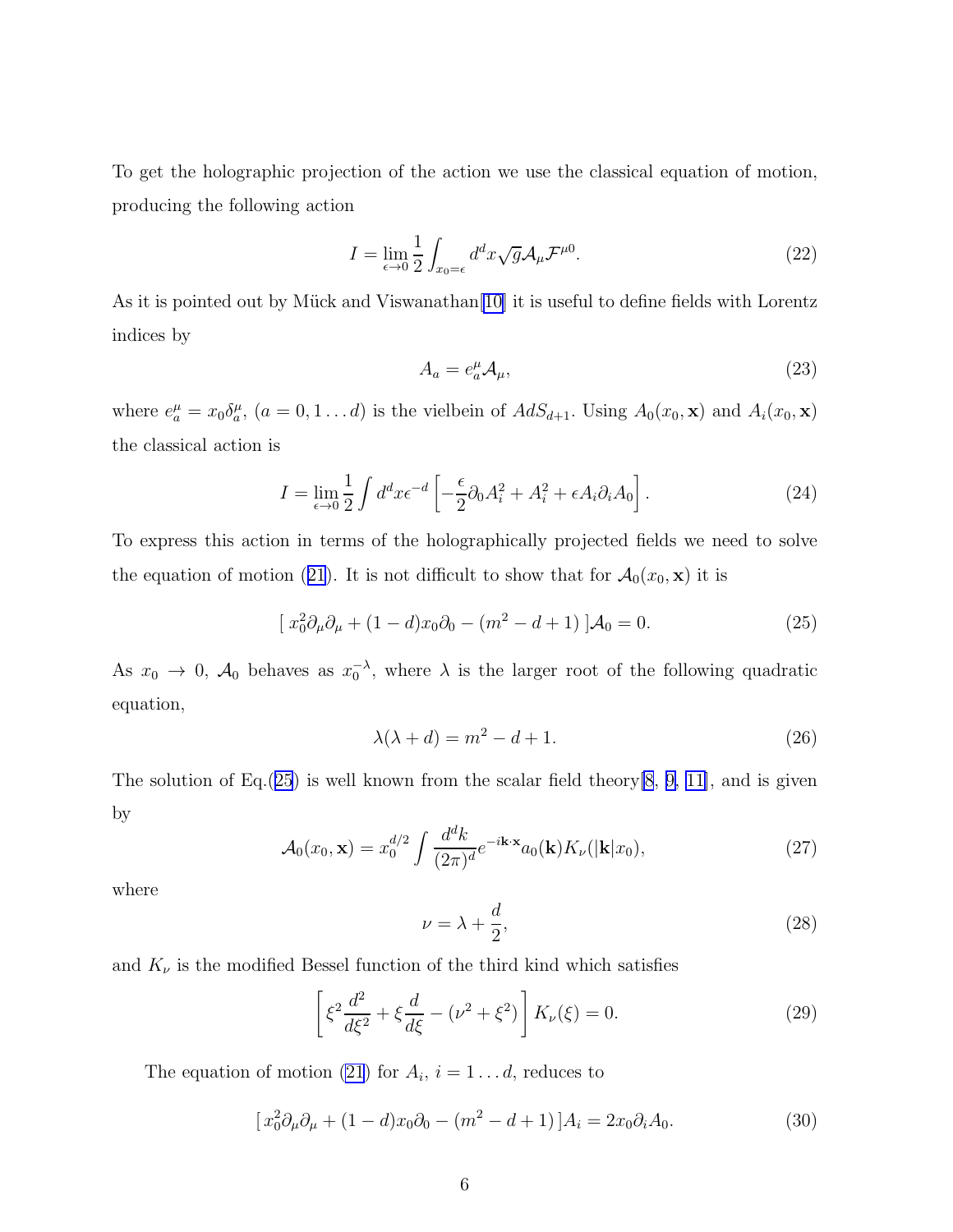<span id="page-7-0"></span>The exact solution of this equation is considered in[[10](#page-11-0)]. But since it is sufficient to know the  $x_0 \to 0$  behaviour of the solution, we follow a different path. First we decompose  $A_i(x_0, \mathbf{x})$  into

$$
A_i(x_0, \mathbf{x}) = A_i^{(g)}(x_0, \mathbf{x}) + A_i^{(p)}(x_0, \mathbf{x}),
$$
\n(31)

where

$$
A_i^{(g)}(x_0, \mathbf{x}) = x_0^{d/2} \int \frac{d^d k}{(2\pi)^d} e^{-i\mathbf{k}\cdot\mathbf{x}} a_i(\mathbf{k}) K_\nu(|\mathbf{k}|x_0)
$$
(32)

isthe general solution of ([30\)](#page-6-0) when the right hand side vanishes, and  $A_i^{(p)}$  $i^{(p)}(x_0, \mathbf{x})$  is the particular solution which is assumed to have following form

$$
A_i^{(p)}(x_0, \mathbf{x}) = -2ix_0^{d/2} \int \frac{d^d k}{(2\pi)^d} e^{-i\mathbf{k}\cdot\mathbf{x}} a_0(\mathbf{k}) \frac{k_i}{|\mathbf{k}|^2} H(|\mathbf{k}|x_0).
$$
 (33)

Here  $H(|\mathbf{k}|x_0)$  is an unknown function which must be determined. Both  $a_i(\mathbf{k})$  and  $a_0(\mathbf{k})$ are independent unknown coefficients which are related to the projected fields  $A_i(\mathbf{x})$ . For simplicity we denote  $\xi = |\mathbf{k}|x_0$ . From [\(30](#page-6-0)) it is easy to show that  $H(\xi)$  satisfies

$$
\left[\xi^2 \frac{d^2}{d\xi^2} + \xi \frac{d}{d\xi} - (\nu^2 + \xi^2)\right]H = \xi^2 K_\nu.
$$
\n(34)

This ordinary differential equation can be solved by making use of the the consistency condition  $\nabla^{\mu}\mathcal{A}_{\mu}=0$  of the massive gauge field,

$$
\partial_i A_i + \partial_0 A_0 - \frac{d}{x_0} A_0 = 0. \tag{35}
$$

For further simplification we separate this into the following two relations,

$$
\partial_i A_i^{(g)} = 0, \tag{36}
$$

$$
\partial_i A_i^{(p)} + \partial_0 A_0 - \frac{d}{x_0} A_0 = 0. \tag{37}
$$

The first constraint (36) can easily be solved producing

$$
k_i a_i(\mathbf{k}) = 0. \tag{38}
$$

Whenone substitutes ([27](#page-6-0)) and (33) into (37) one determines  $H(|\mathbf{k}|x_0)$  in the following way

$$
H(\xi) = \frac{1}{2} [\xi \frac{dK_{\nu}}{d\xi} + (1 - \frac{d}{2})K_{\nu}].
$$
\n(39)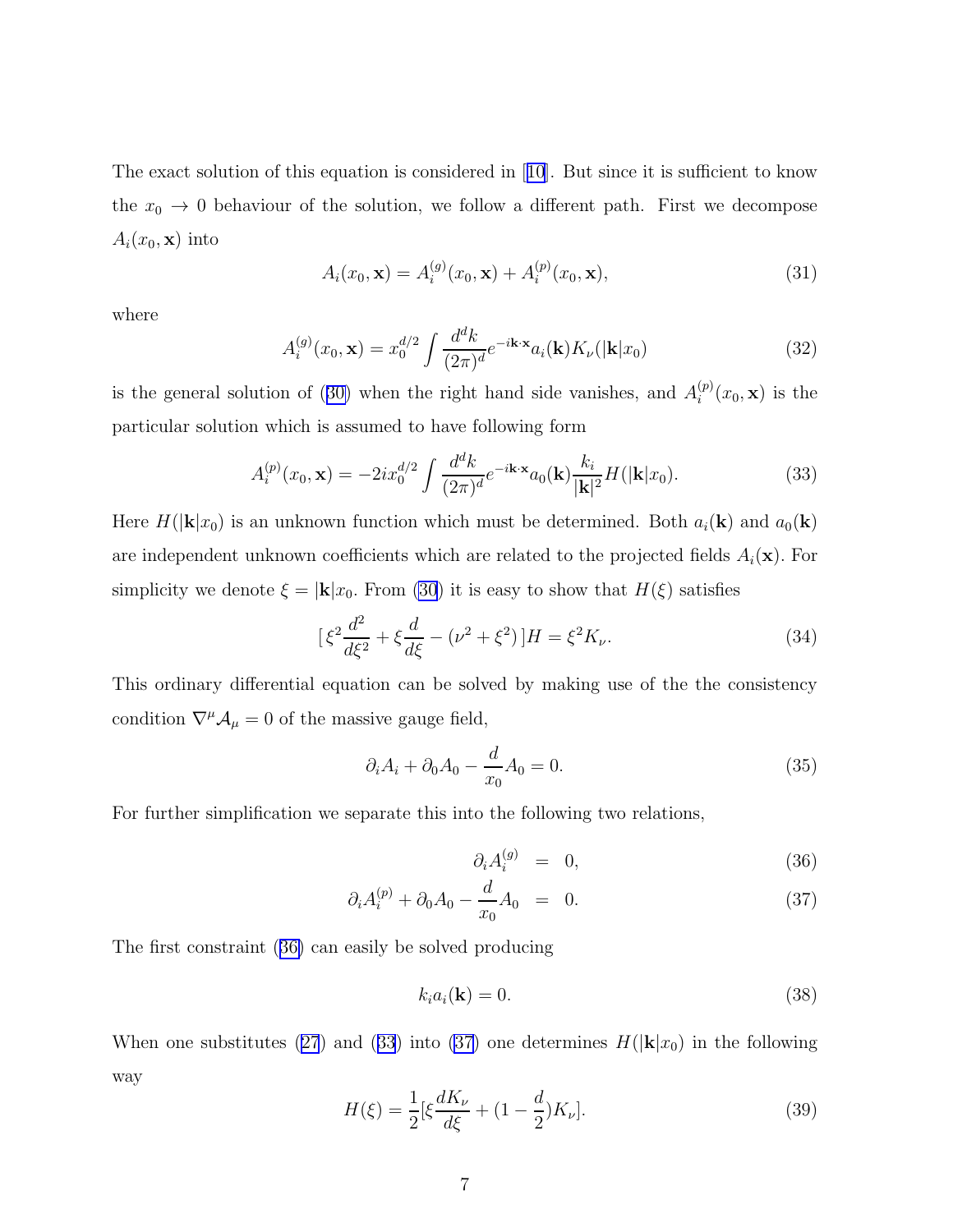<span id="page-8-0"></span>Using the expansion

$$
K_{\nu}(\xi) = \frac{1}{2} \left[ \Gamma(\nu) \left( \frac{\xi}{2} \right)^{-\nu} + \Gamma(-\nu) \left( \frac{\xi}{2} \right)^{\nu} + \dots \right],
$$
 (40)

we have

$$
A_i^{(p)}(x_0, \mathbf{x}) = -2ix_0^{d/2} \int \frac{d^d k}{(2\pi)^d} e^{-i\mathbf{k}\cdot\mathbf{x}} a_0(\mathbf{k}) \frac{k_i}{|\mathbf{k}|^2} \left[ \frac{c}{2} \Gamma(\nu) \left(\frac{\xi}{2}\right)^{-\nu} + \frac{\bar{c}}{2} \Gamma(-\nu) \left(\frac{\xi}{2}\right)^{\nu} + \dots \right],
$$
\n(41)

where

$$
c = \frac{1}{2}(1 - \frac{d}{2} - \nu), \quad \bar{c} = \frac{1}{2}(1 - \frac{d}{2} + \nu).
$$
 (42)

On the other hand the series expansion of  $A_i^{(g)}$  $x_i^{(g)}(x_0, \mathbf{x})$  is

$$
A_i^{(g)}(x_0, \mathbf{x}) = x_0^{d/2} \int \frac{d^d k}{(2\pi)^d} e^{-i\mathbf{k} \cdot \mathbf{x}} a_i(\mathbf{k}) \frac{1}{2} \left[ \Gamma(\nu) \left( \frac{\xi}{2} \right)^{-\nu} + \Gamma(-\nu) \left( \frac{\xi}{2} \right)^{\nu} + \dots \right]. \tag{43}
$$

Combining  $A_i^{(g)}$  and  $A_i^{(p)}$  we have

$$
A_i(x_0, \mathbf{x}) = x_0^{d/2} \int \frac{d^d k}{(2\pi)^d} e^{-i\mathbf{k} \cdot \mathbf{x}} \left[ \Gamma(\nu) \left( \frac{\xi}{2} \right)^{-\nu} \left( \frac{1}{2} a_i(\mathbf{k}) - i \frac{k_i}{|\mathbf{k}|^2} c a_0(\mathbf{k}) \right) + \Gamma(-\nu) \left( \frac{\xi}{2} \right)^{\nu} \left( \frac{1}{2} a_i(\mathbf{k}) - i \frac{k_i}{|\mathbf{k}|^2} \overline{c} a_0(\mathbf{k}) \right) + \dots \right].
$$
\n(44)

Now rewrite the classical action [\(24\)](#page-6-0) in terms of the following  $\epsilon$ -boundary field,

$$
A_{\epsilon,i}(\mathbf{x}) = \epsilon^{\lambda} A_i(\epsilon, \mathbf{x})
$$
\n
$$
= \int \frac{d^d k}{(2\pi)^d} e^{-i\mathbf{k} \cdot \mathbf{x}} \left[ \Gamma(\nu) \left( \frac{|\mathbf{k}|}{2} \right)^{-\nu} \left( \frac{1}{2} a_i(\mathbf{k}) - i \frac{k_i}{|\mathbf{k}|^2} c a_0(\mathbf{k}) \right) + \Gamma(-\nu) \left( \frac{|\mathbf{k}|}{2} \right)^{\nu} \left( \frac{1}{2} a_i(\mathbf{k}) - i \frac{k_i}{|\mathbf{k}|^2} \overline{c} a_0(\mathbf{k}) \right) \epsilon^{2\nu} + \dots \right],
$$
\n(45)

where  $\lambda$  is already defined to be  $\nu - \frac{d}{2}$  $\frac{d}{2}$ . The last two terms of the action [\(24](#page-6-0)) diverges as $\epsilon^{-2\nu}$  or  $\epsilon^{-2\nu+2}$  as  $\epsilon \to 0$ , and we ignore as usual. Using ([17](#page-5-0)), the relevant part of the action is

$$
I = -\frac{1}{4} \lim_{\epsilon \to 0} \epsilon^{-2\nu} \int d^d x \ \epsilon \partial_{\epsilon} A_{\epsilon,i}(\mathbf{x})^2.
$$
 (46)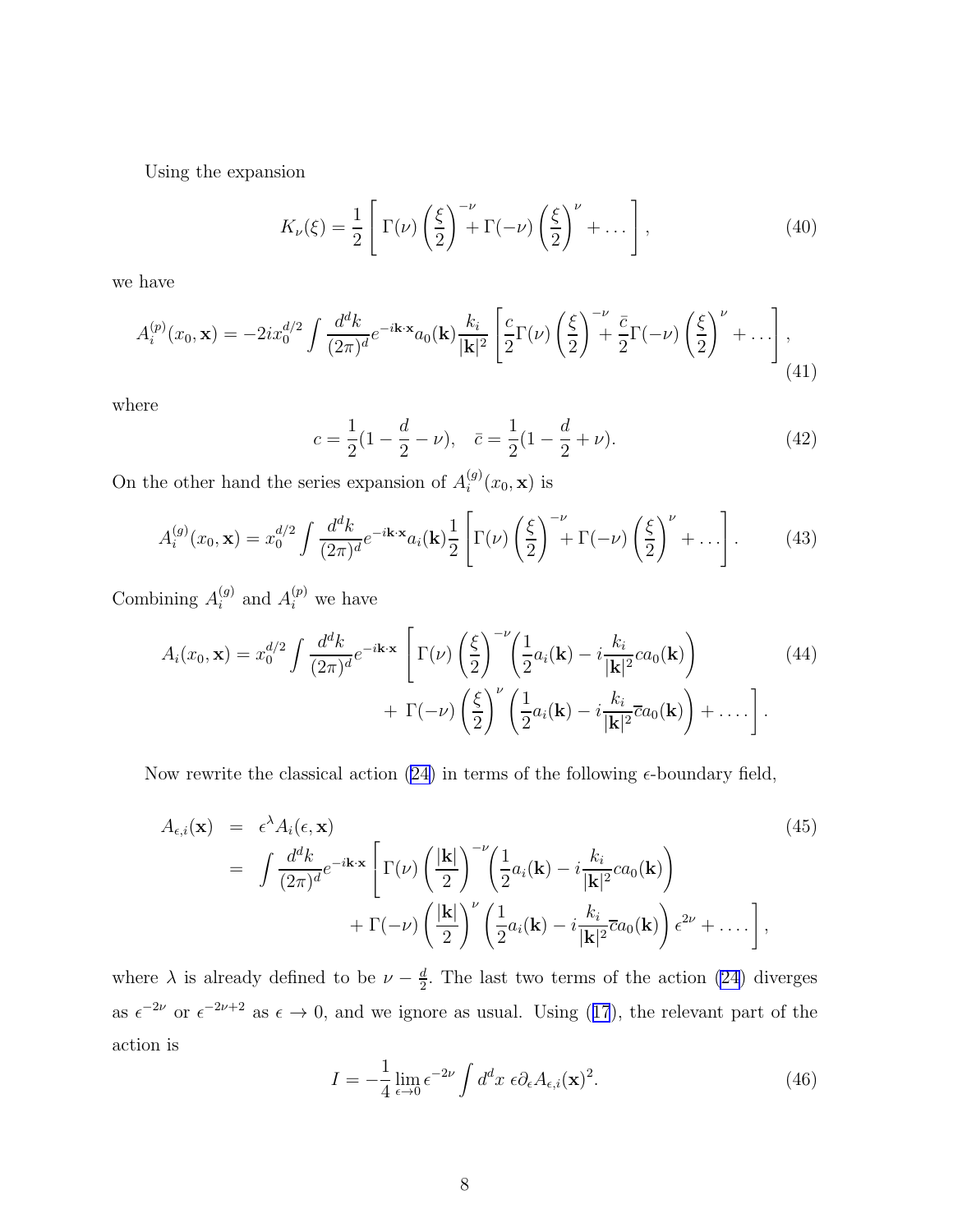Consider the  $\epsilon \to 0$  limit of this action. To clarify the meaning of the coefficients  $a_i(\mathbf{k})$ and  $a_0(\mathbf{k})$  we consider the following Fourier transformation,

$$
\lim_{\epsilon \to 0} A_{\epsilon,i}(\mathbf{x}) = \int \frac{d^d k}{(2\pi)^d} e^{-i\mathbf{k} \cdot \mathbf{x}} \tilde{A}_i(\mathbf{k}). \tag{47}
$$

It is clear that the Fourier component is

$$
\tilde{A}_i(\mathbf{k}) = \Gamma(\nu) \left(\frac{|\mathbf{k}|}{2}\right)^{-\nu} \left(\frac{1}{2}a_i(\mathbf{k}) - i\frac{k_i}{|\mathbf{k}|^2}ca_0(\mathbf{k})\right).
$$
\n(48)

To solve  $a_i(\mathbf{k})$  and  $a_0(\mathbf{k})$  in terms of d–dimensional field components  $\tilde{A}_i(\mathbf{k})$  we use ([38](#page-7-0)),

$$
a_0(\mathbf{k}) = \frac{i}{c\Gamma(\nu)} \left(\frac{|\mathbf{k}|}{2}\right)^{\nu} k_i \tilde{A}_i(\mathbf{k}), \tag{49}
$$

$$
a_i(\mathbf{k}) = \frac{2}{\Gamma(\nu)} \left(\frac{|\mathbf{k}|}{2}\right)^{\nu} \left(\delta_{ij} - \frac{k_i k_j}{|\mathbf{k}|^2}\right) \tilde{A}_j(\mathbf{k}). \tag{50}
$$

Substituting these two relations into([24\)](#page-6-0) we have

$$
I = -\nu \frac{\Gamma(-\nu)}{\Gamma(\nu)} \int \frac{d^d k}{(2\pi)^d} \tilde{A}_i(\mathbf{k}) \left[ (\delta_{ij} - \frac{k_i k_j}{|\mathbf{k}|^2}) + \frac{\bar{c}}{c} \frac{k_i k_j}{|\mathbf{k}|^2} \right] \left( \frac{|\mathbf{k}|}{2} \right)^{2\nu} \tilde{A}_j(-\mathbf{k}). \tag{51}
$$

From the specific forms [\(42](#page-8-0)) it can be shown that

$$
\delta_{ij} - \frac{k_i k_j}{|\mathbf{k}|^2} + \frac{\bar{c}}{c} \frac{k_i k_j}{|\mathbf{k}|^2} = \delta_{ij} + \frac{2\nu}{1 - \frac{d}{2} - \nu} \frac{k_i k_j}{|\mathbf{k}|^2}.
$$
\n(52)

To get the final action we use (A.1-A.3) of the appendix,

$$
I = -c_{\Delta,d} \int d^d x d^d x' A_i(\mathbf{x}) \left( \frac{\delta_{ij}}{|\mathbf{x} - \mathbf{x}'|^{2\Delta}} - 2 \frac{(x - x')_i (x - x')_j}{|\mathbf{x} - \mathbf{x}'|^{2\Delta + 2}} \right) A_j(\mathbf{x}'),\tag{53}
$$

where  $\Delta = (\lambda + d)$ . The proportional constant  $c_{\Delta,d}$  which is related to the central charge[\[7](#page-11-0), [12\]](#page-12-0) is given by

$$
c_{\Delta,d} = \frac{\Delta(\Delta - \frac{d}{2})\Gamma(\Delta - 1)}{\pi^{\frac{d}{2}}\Gamma(\Delta - \frac{d}{2})}.
$$
\n(54)

Thisresult coincides exactly with that of [[10](#page-11-0)]. The two point correlation function  $\langle J_i(\mathbf{x})J_j(\mathbf{x}')\rangle$ of the conformal current,which can be read off from the Maldacena's proposal([18–19\)](#page-5-0) is

$$
\langle J_i(\mathbf{x})J_j(\mathbf{x}')\rangle = c_{\Delta,d} \left( \frac{\delta_{ij}}{|\mathbf{x} - \mathbf{x}'|^{2\Delta}} - 2 \frac{(x - x')_i(x - x')_j}{|\mathbf{x} - \mathbf{x}'|^{2\Delta + 2}} \right),\tag{55}
$$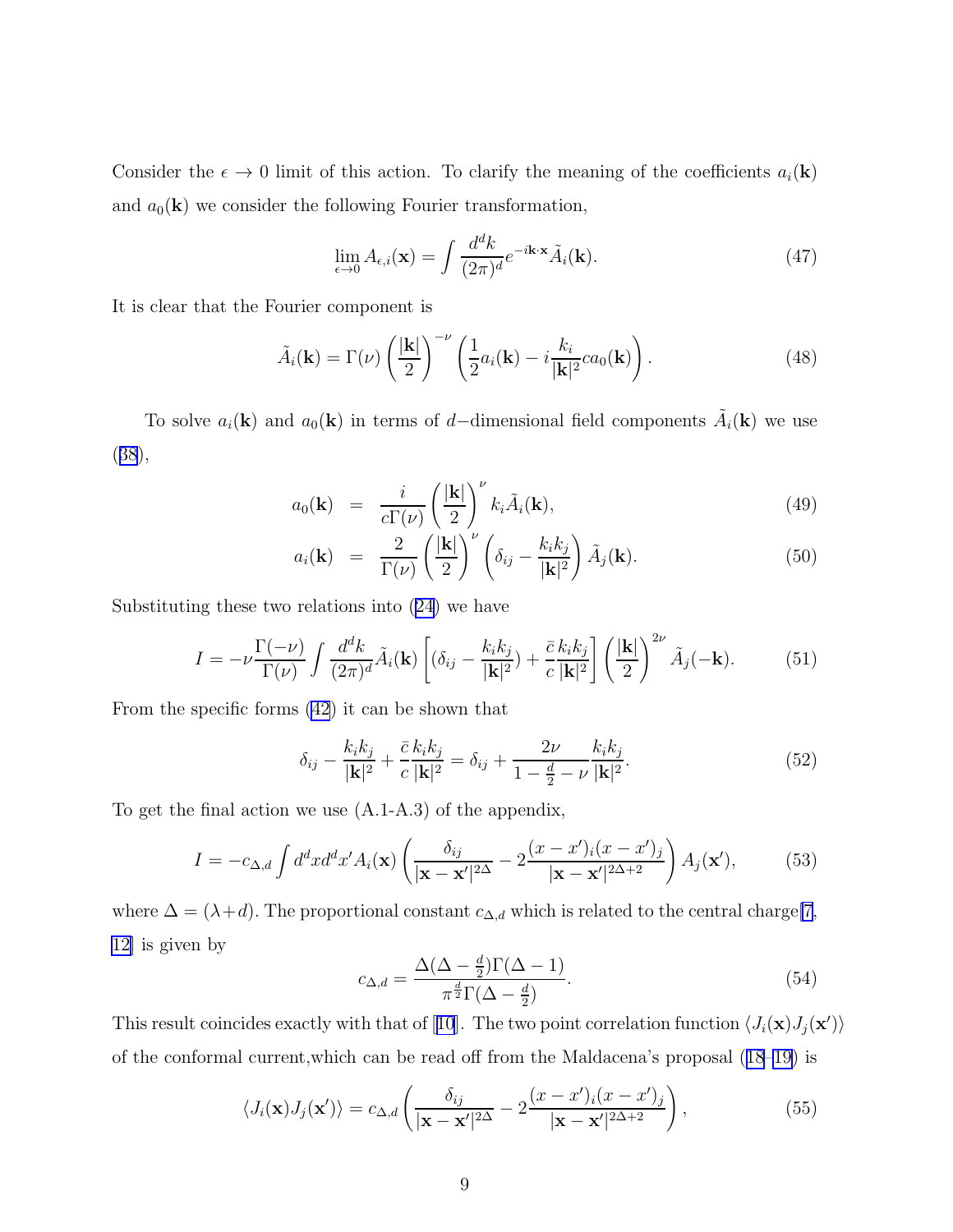<span id="page-10-0"></span>showing that  $\Delta$  is the corresponding conformal dimension. One may check the resulting  $\Delta$  with the known value for the special case of  $m = 0$ . In this case the larger solution of ([26](#page-6-0)) is  $\lambda = -1$ . This means the conformal dimension  $\Delta$  is equal to  $d-1$  which in fact agrees with the Witten's result.[[6\]](#page-11-0)

## Acknowledgement

The author would like to thank A. Petkou for his helpful comments on the various facets of the holographic projection. This work is supported in part by NON DIRECTED RESEARCH FUND, Korea Research Foundation, 1997, and in part by the Basic Science Research Institute Program of the Ministry of Education, Korea, BSRI-97-2436.

# Appendix

It is known[[13](#page-12-0)] that for non-integer  $\delta$ ,

$$
\int \frac{d^d k}{(2\pi)^d} e^{i\mathbf{k}\cdot\mathbf{x}} |\mathbf{k}|^\delta = \frac{C_{d,\delta}}{|\mathbf{x}|^{d+\delta}},\tag{A.1}
$$

where  $C_{d,\delta}$  is a constant which is given by

$$
C_{d,\delta} = \frac{2^{\delta}}{\pi^{\frac{d}{2}}} \frac{\Gamma(\frac{d+\delta}{2})}{\Gamma(-\frac{\delta}{2})}.
$$
\n(A.2)

Differentiating this with respect to  $x^i$  and  $x^j$  we have following relation,

$$
\int \frac{d^d k}{(2\pi)^d} e^{i\mathbf{k}\cdot\mathbf{x}} \frac{k_i k_j}{|\mathbf{k}|^2} |\mathbf{k}|^\delta = -\frac{1}{\delta} \left\{ \delta_{ij} - (\delta + d) \frac{x_i x_j}{|\mathbf{x}|^2} \right\} \frac{C_{d,\delta}}{|\mathbf{x}|^{d+\delta}}.
$$
 (A.3)

One may check the validity of this equation by contracting ij−indices and by comparing with  $(A.1)$ .

### References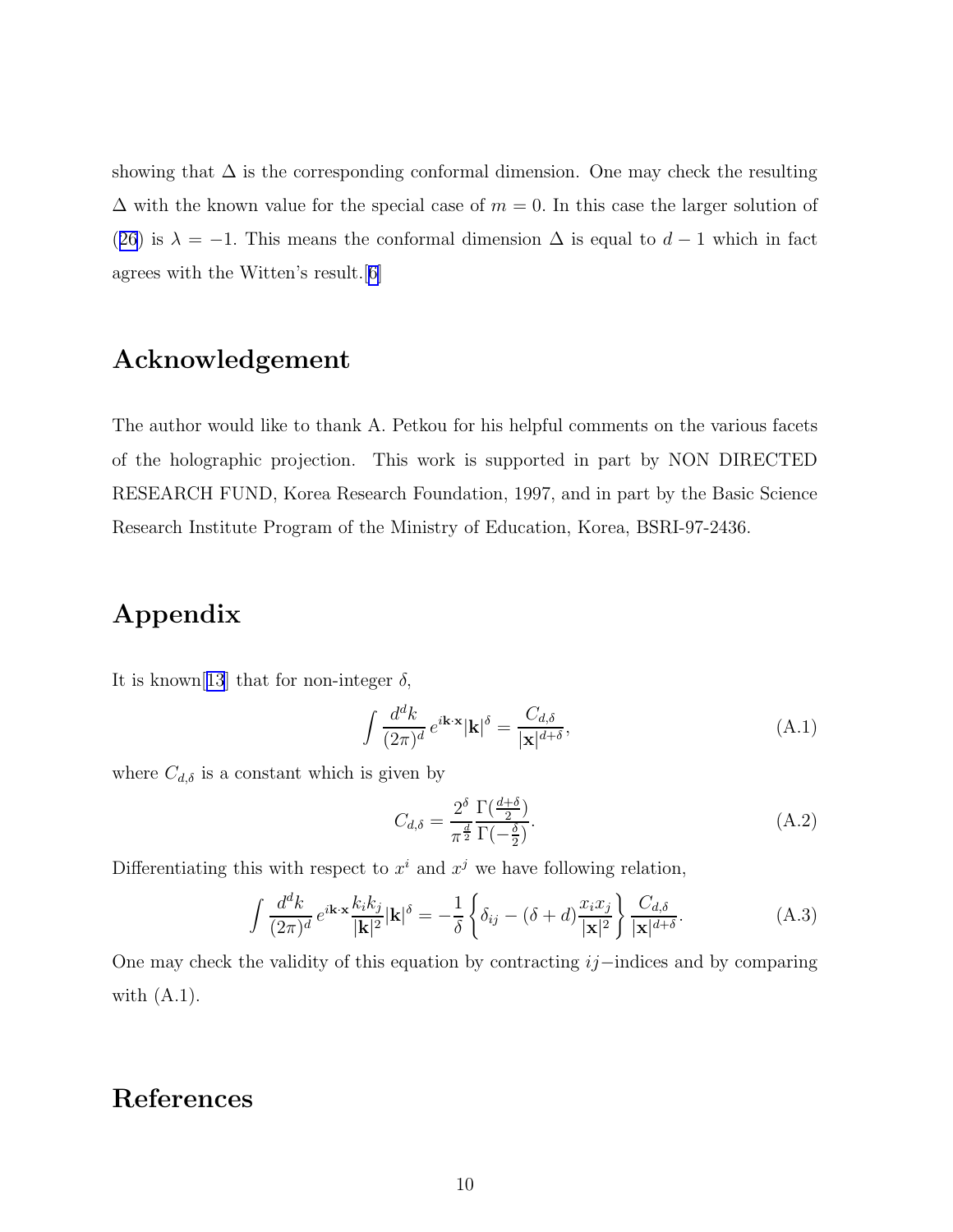- <span id="page-11-0"></span>[1] J. Maldacena, "The Large N Limit of Superconformal Field Theories and Supergravity," [hep-th/9711200](http://arxiv.org/abs/hep-th/9711200).
- [2] E. Witten, "Baryons And Branes In Anti de Sitter Space," [hep-th/9805112](http://arxiv.org/abs/hep-th/9805112).
- [3] S.-J. Rey and J. Yee, "Macroscopic Strings As Heavy Quarks Of Large N Gauge Theory And Anti-de Sitter Supergravity," [hep-th/9803001](http://arxiv.org/abs/hep-th/9803001); S.-J. Rey, S. Theisen and J. Yee, "Wilson-Polyakov Loop at Finite Temperature in Large N Gauge Theory and Anti-de Sitter Supergravity," [hep-th/9803135](http://arxiv.org/abs/hep-th/9803135); A. Brandhuber, N. Itzaki, J. Sonnenschein and S. Yankielowicz, "Wilson Loops in the Large N Limit at Finite Temperature," [hep-th/9803137](http://arxiv.org/abs/hep-th/9803137).
- [4] M. Bañados, A. Gomberoff and C. Martinez, "Anti-de Sitter space and black holes," [hep-th/9805087](http://arxiv.org/abs/hep-th/9805087), and references there in.
- [5] S. S. Gubser, I. R. Klebanov and A. M. Polyakov, "Gauge theory correlators from noncritical string theory," [hep-th/9802109](http://arxiv.org/abs/hep-th/9802109).
- [6] E. Witten, "Anti de Sitter Space And Holography," [hep-th/9802150](http://arxiv.org/abs/hep-th/9802150).
- [7] D. Z. Freedman, S. D. Mathur, A. Matusis and L. Rastelli "Correlation fuctions in the  $CFT_d/AdS_{d+1}$  correspondence," [hep-th/9804058](http://arxiv.org/abs/hep-th/9804058).
- [8] I. Ya. Aref'eva and I. V. Volovich, "On Large N Conformal Theories, Field Theories in Anti-De Sitter Space and Singletons," [hep-th/9803028](http://arxiv.org/abs/hep-th/9803028).
- [9] I. Ya. Aref'eva and I. V. Volovich, "On the Breaking of Conformal Symmetry in the AdS/CFT Correspondence," [hep-th/9804182](http://arxiv.org/abs/hep-th/9804182).
- [10] W. Mück and K. S. Viswanathan, "Conformal Field Theory Correlators from Classical Field Theory on Anti-de Sitter Space II. Vector and Spinor Fields," [hep-th/9805145](http://arxiv.org/abs/hep-th/9805145).
- [11] W. Mück and K. S. Viswanathan, "Conformal Field Theory Correlators from Classical Scalar Field Theory on  $AdS_{d+1}$